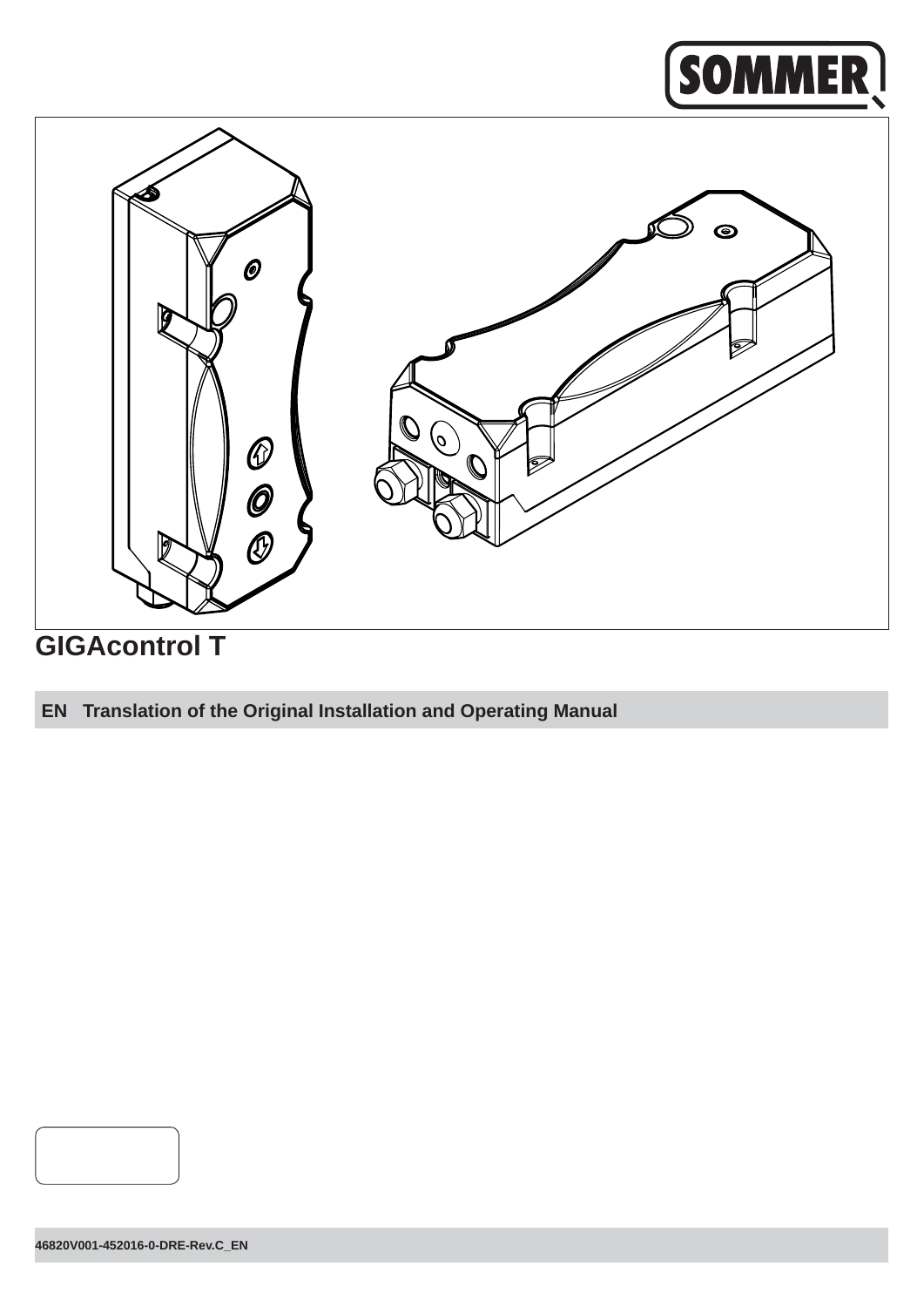## **Table of contents**

| Cables - for operators with integrated control unit 8         |    |
|---------------------------------------------------------------|----|
|                                                               |    |
|                                                               |    |
|                                                               |    |
|                                                               |    |
|                                                               |    |
|                                                               |    |
| Operation with Steinmetz circuit (capacitor) 11               |    |
|                                                               |    |
| Emergency actuation, thermal contact and slack wire switch 12 |    |
|                                                               |    |
|                                                               |    |
|                                                               |    |
|                                                               |    |
|                                                               |    |
|                                                               |    |
|                                                               |    |
|                                                               |    |
|                                                               | 15 |
|                                                               |    |
|                                                               |    |
|                                                               |    |
|                                                               |    |
|                                                               |    |
|                                                               |    |
|                                                               |    |
|                                                               |    |
| End position inaccuracy                                       | 17 |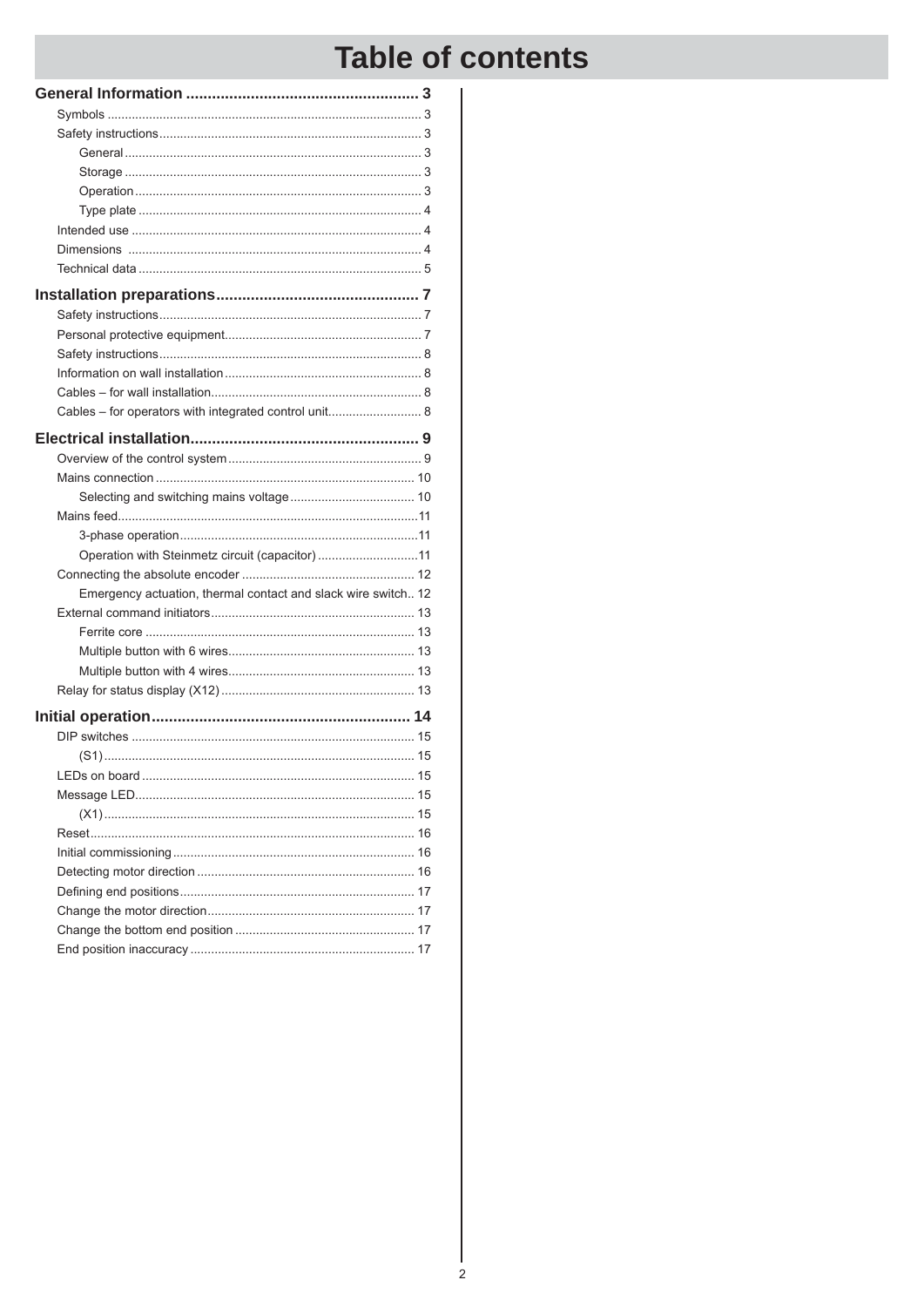### **Symbols**

**CAUTION SYMBOL:**

**Important safety instructions!**

**Caution – to ensure personal safety, it is important to observe all instructions. Save these instructions!**



**IMPORTANT INFORMATION SYMBOL: Information, useful advice!**

**Refers to a respective picture in the introduction or main text.** 

### **Safety instructions**

### **General**

- These installation and operating instructions must be read, understood and complied with by persons who install, use or perform maintenance on the control unit.
- Installation, connection and initial commissioning of the control unit may only be carried out by an electrician.
- $\triangleright$  The system manufacturer is responsible for the complete system. The system manufacturer must ensure that all applicable standards, directives and regulations applicable at the installation site are observed. In addition to other items, the system manufacturer must test and maintain the maximum approved closing forces in accordance with EN 12445 (Safety in use of power operated doors, test methods) and EN 12453 (Safety in use of power operated doors, requirements). The system manufacturer is responsible for preparation of technical documentation for the complete system and the documentation must accompany the system.
- $\triangleright$  All electrical wires must be fitted tightly and secured against shifting.
- The manufacturer assumes no liability for injuries, damage or breakdowns that occur due to non-compliance with the installation and operating instructions.
- Before commissioning, ensure that the mains connection matches the specifications on the type plate. If this is not the case, the control unit must not be operated.
- In case of a three-phase current connection, make sure that the motor direction is clockwise.
- Installations with a fixed mains connection require an all-phase disconnection device with appropriate fuses.
- The installation instructions must be kept within reach.
- Always ensure compliance with accident prevention regulations and current standards in each respective country.
- Take heed of and comply with the "ASR A1.7 Technical Regulations for Workplaces" of the committee for workplaces (ASTA). (Applicable for the operator in Germany, observe and comply with the applicable regulations in other countries).
- Before working on the control unit, always disconnect the power plug or disconnect the mains voltage at a main switch (lock to prevent activation).
- Regularly check power cables and wires for insulation defects or cracks. If a wiring fault is found, switch off the power immediately and repair the faulty cable or wire.
- Before switching on the power supply for the first time, make sure that the plug-in terminals are in their correct positions, otherwise the control unit may malfunction or be damaged.
- Observe the requirements of the local power supplier.
- Only use permissible fastening materials appropriate for the supporting surface.
- Only use original spare parts of the manufacturer.

### **Storage**

 $\triangleright$  The control unit must be stored in an enclosed, dry area at a room temperature of –25 to +65 °C at a relative humidity of 90 % (non-condensing).

### **Operation**

- $\triangleright$  When using the automatic close function, ensure compliance with EN 12453 (e.g. install safety devices such as photo relay).
- $\triangleright$  After installation and commissioning, all users must be instructed in the function and operation of the system. All users must be informed of the hazards and risks inherent in the system.
- $\triangleright$  Open and close the gate only if there are no persons, animals or objects within its area of movement.
- $\triangleright$  Continuously monitor the gate while it is in motion and keep all persons away from it until the gate is completely opened or closed.
- $\triangleright$  Do not drive through the door until it has been fully opened.
- $\triangleright$  The control unit must be adjusted to ensure safe operation in conformity with the standards.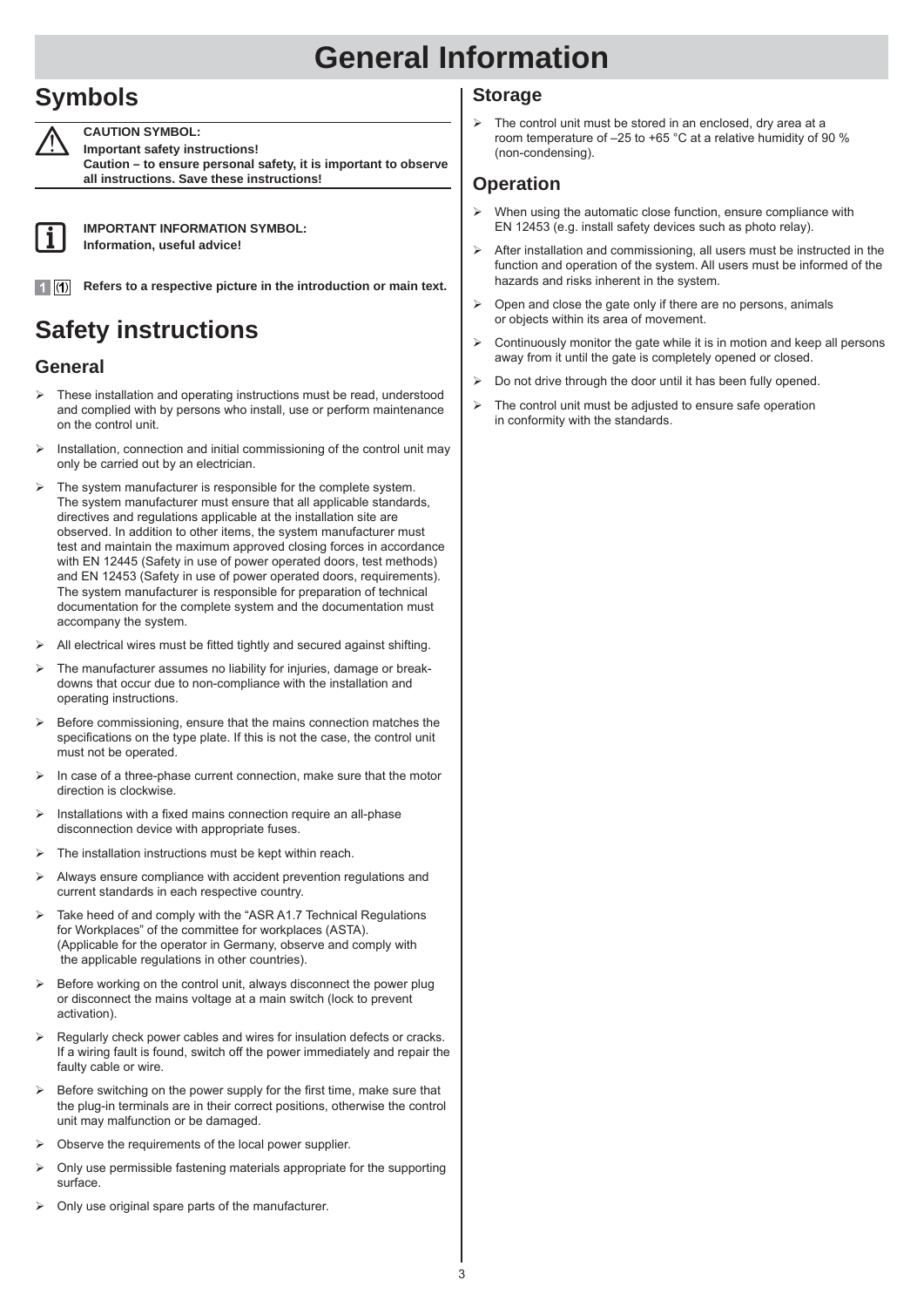### **Type plate**

- The type plate is located on the controller housing of the operator, or if the operator is integrated, on the operator itself.
- $\triangleright$  The type plate shows the exact type designation and the date of manufacture (month/year) of the control unit.

### **Intended use**

#### **CAUTION! RISK OF DEATH!**

**All cords or straps necessary to operate the gate by hand must be removed.**

- $\triangleright$  The GIGAcontrol T control unit is intended exclusively for opening and closing industrial gates, such as sectional, roller, and roller grille gates. Any other use does not constitute intended use. The manufacturer accepts no liability resulting from use other than intended use. The user bears the sole responsibility for any risk involved. It also voids the warranty.
- $\geq$  Only command initiators and sensors in good technical conditions may be connected, and they must be used for the intended purpose with awareness of the hazards as described by the installation and operating manual.
- $\triangleright$  Gates automated with an operator must comply with all valid standards and directives: e.g. EN 13241-1, EN 12604, and EN 12605.
- $\triangleright$  The gate must be stable and torsionally stiff, i.e. it must not bend or twist when being opened or closed.
- $\triangleright$  Only use the control unit in dry, non-explosive areas.
- $\triangleright$  The control unit conforms to the requirements of the IP-code 54. It must not be installed in areas with a corrosive atmosphere (e.g. salty air).

### **Dimensions**

#### **GIGAcontrol T**

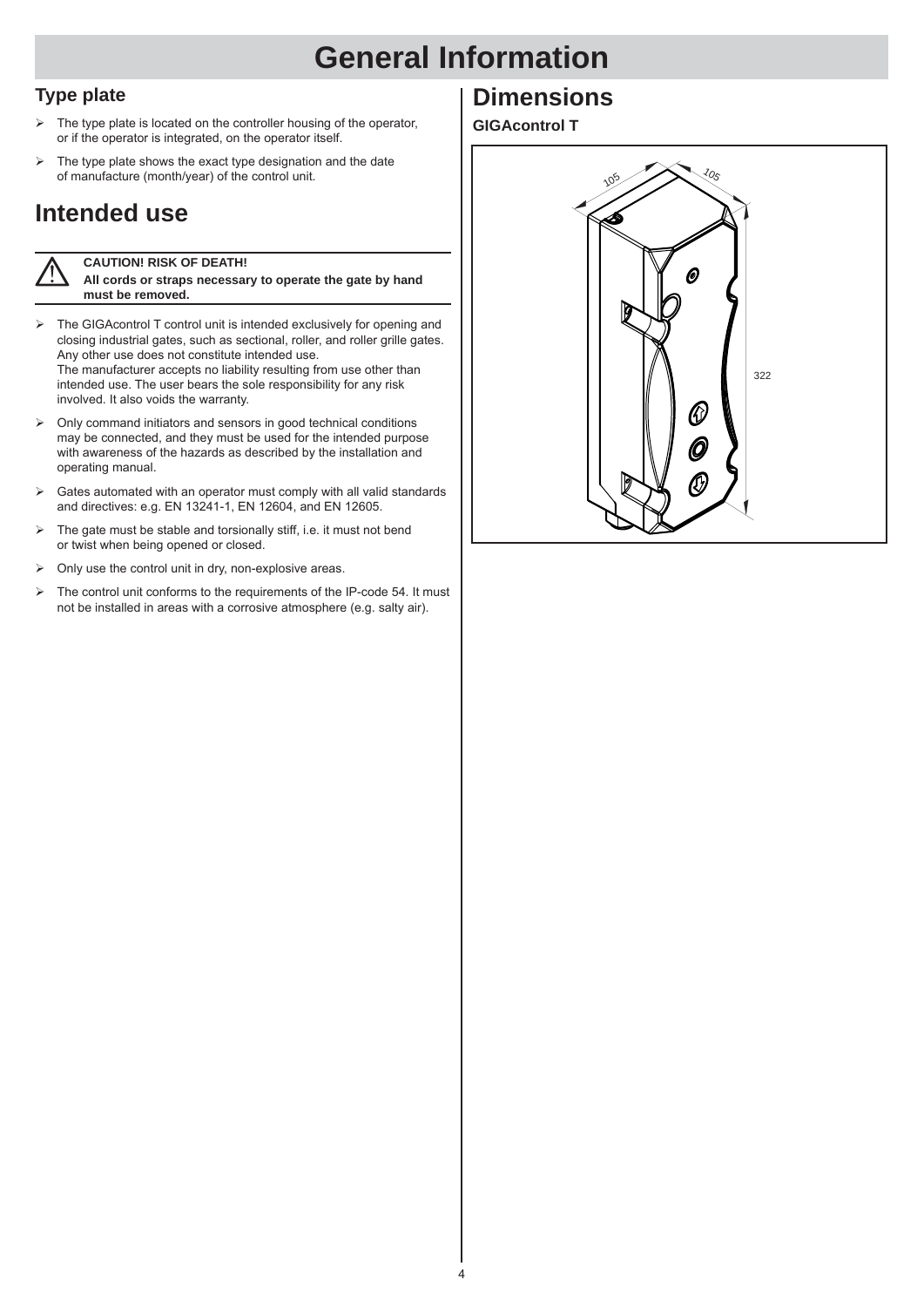### **Technical data**

#### **Control unit**

| <b>Dimensions</b>        | 322 x 105 x 105 mm (H x W x D)     |
|--------------------------|------------------------------------|
| Operating voltage        | 1/3~230 V AC; 3~400 V AC           |
| Mains feed fuse          | 3.15 A T (internal)                |
| Control voltage          | 24 V DC only for internal purposes |
| Control voltage fuse     | $0.8A$ T                           |
| Temperature range        | $-25$ °C to +65 °C                 |
| Connection cross-section | $1.5$ mm <sup>2</sup>              |
| Switching capacity       | $0.55$ kW max.                     |
| <b>Protection class</b>  | <b>IP54</b>                        |

#### **Potential-free relay**

| Switching voltage  | 60 V DC  |
|--------------------|----------|
| Switching capacity | 1 A max. |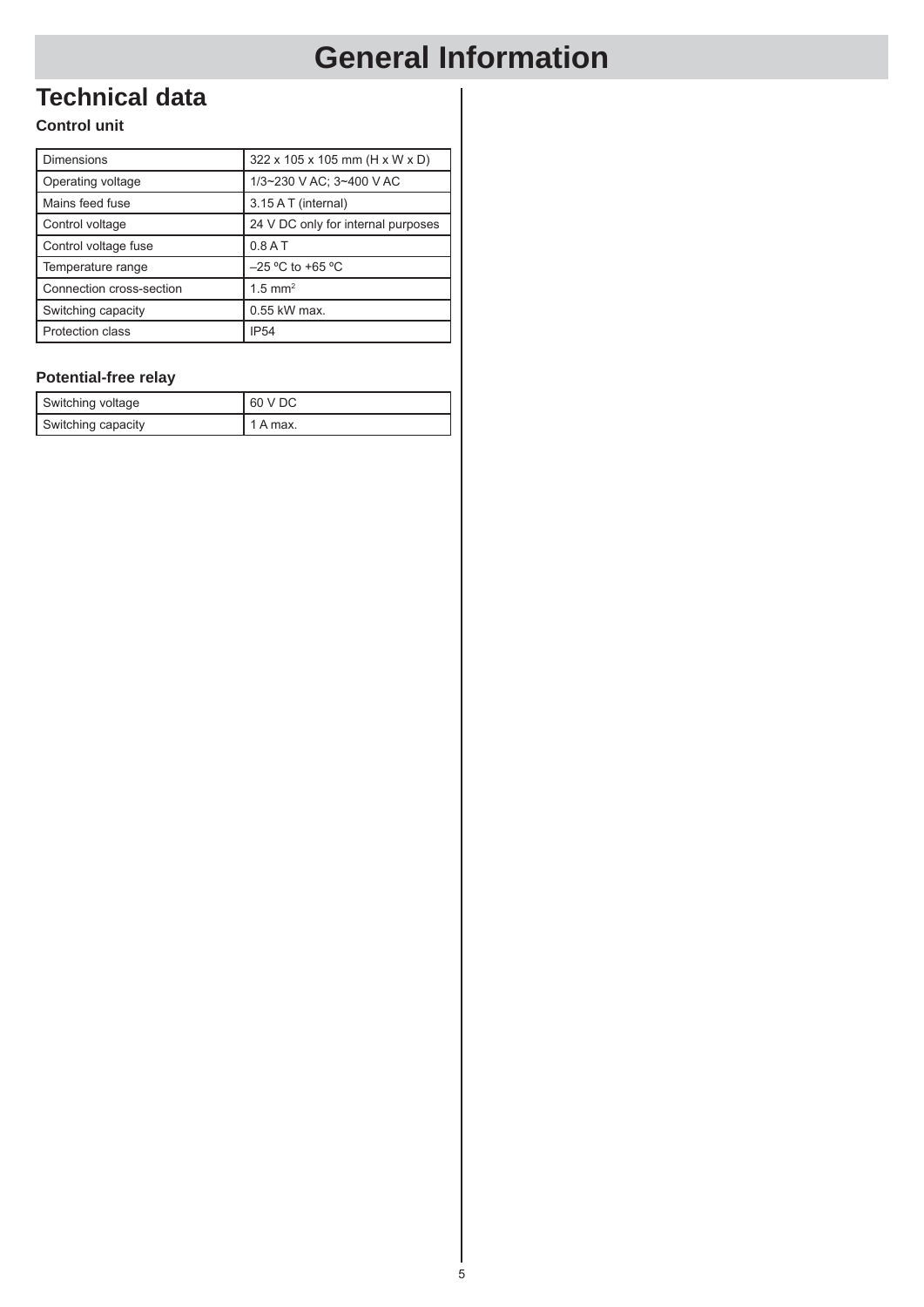## **Declaration of Conformity**

for the installation of an incomplete machine in accordance with the Machinery Directive 2006/42/EC, Annex II, Section 1 A

**SOMMER Antriebs- und Funktechnik GmbH**

Hans-Böckler-Straße 21-27 73230 Kirchheim unter Teck **Germany** 

hereby declares that the industrial gate control unit

### **GIGAcontrol T**

have been developed, designed and manufactured in conformity with the

- Machinery Directive 2006/42/EC
- Low Voltage Directive 2014/35/EU
- Electromagnetic Compatibility Directive 2014/30/EU
- RoHS Directive 2011/65/EU.

The following standards were applied:

- EN ISO 13849-1, PL "C" Cat. 2 Safety of machines safety-related parts of controls
- EN 60335-1, where applicable Safety of electrical appliances

– Part 1: General design guidelines

- 
- 

• EN 61000-6-3 Electromagnetic compatibility (EMC) – interference Electromagnetic compatibility (EMC) – interference resistance

The following requirements of Annex 1 of the Machinery Directive 2006/42/EC are met:

1.1.2, 1.1.3, 1.1.5, 1.2.1, 1.2.2, 1.2.3, 1.2.4, 1.2.6, 1.3.2, 1.3.4, 1.3.7, 1.5.1, 1.5.4, 1.5.6, 1.5.14, 1.6.1, 1.6.2, 1.6.3, 1.7.1, 1.7.3, 1.7.4

The special technical documentation was prepared in accordance with Annex VII Part B and will be submitted to regulators electronically on request.

The incomplete machine is intended for installation in a door system only to form a complete machine as defined by the Machinery Directive 2006/42/EC. The gate system may only be put into operation after it has been established that the complete system complies with the regulations of the above EC Directive.

The undersigned is responsible for compilation of the technical documents.

Kirchheim, den 20-04-2016



i.V. Toda dub

Responsible for documents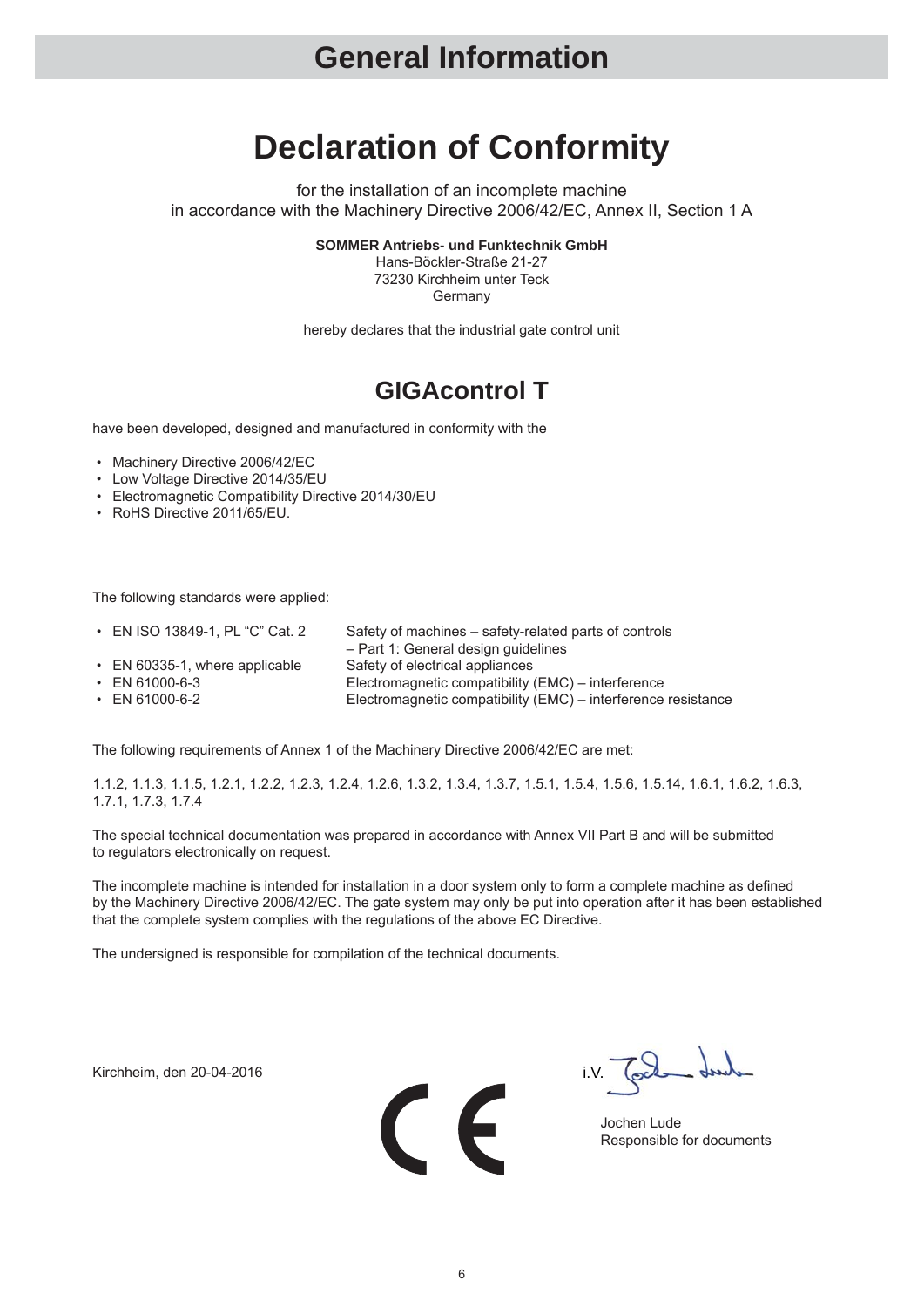## **Installation preparations**

### **Safety instructions**



**CAUTION! Important instructions for safe installation.** 

**Observe all installation instructions – improper installation can lead to serious injuries!**



#### **CAUTION! RISK OF DEATH!**

**All cords or straps necessary to operate the gate by hand must be removed.**

- $\triangleright$  Use only suitable tools.
- $\triangleright$  The mains supply line that has been provided may not be shortened or extended.
- Before commissioning, ensure that the mains connection matches the specifications on the type plate. If this is not the case, the control unit must not be operated.
- $\triangleright$  All devices to be connected externally must have a safe isolation of the contacts from the mains voltage supply according to IEC 60364-4-41.
- Cables for external devices must also be installed in accordance with IEC 60364-4-41.
- $\triangleright$  Live parts of the control unit must not be connected to the earth or with live parts or protective conductors of other electrical circuits.
- $\triangleright$  The control unit should be mounted on a low-vibration surface to eliminate vibrations that could have a negative effect on it over time (e.g., a brick wall).

### **Personal protective equipment**



- $\triangleright$  Safety glasses (for drilling)
- $\triangleright$  Work gloves
- $\triangleright$  Safety shoes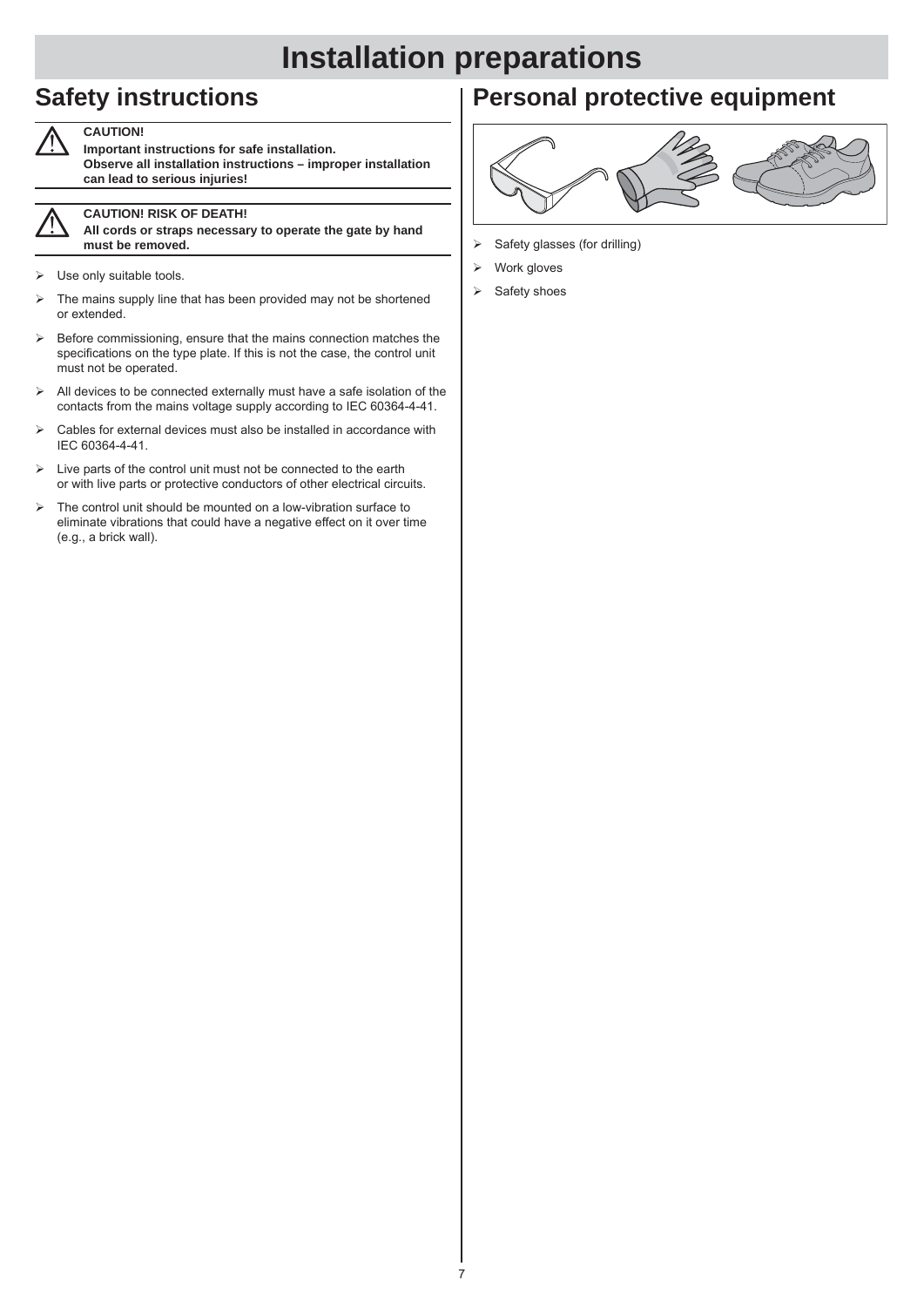## **Installation preparations**

### **Safety instructions**

**CAUTION!**



**CAUTION! Important instructions for safe installation.** 

**Observe all installation instructions – improper installation can lead to serious injuries!**

**Control or regulating units (buttons) in a fi xed position must be mounted within sight of the gate. They may not, however, be mounted close to moving parts and must be at least 1.5 m above the ground.**

- The operator may be installed, connected and commissioned by competent personnel only.
- Do not move the gate, if there are any people, animals or objects in the area of movement.
- $\triangleright$  Keep disabled persons and animals away from the gate.
- $\triangleright$  Wear safety glasses when drilling the fastening holes.
- Cover all drill holes to prevent ingress of dirt.
- $\triangleright$  Before opening the housing, make sure that drilling chips or any other material cannot fall into the housing.
- All electrical wires must be fitted tightly and secured against shifting.
- $\triangleright$  Before installing the control unit, inspect it for damage caused by shipping or other causes.
	- $\Rightarrow$  Never install a damaged control unit. Serious injuries may result.
- $\triangleright$  Keep the system disconnected from the power supply when installing the control unit.
- Electronic components may be damaged by electrostatic discharge when touched.
	- $\Rightarrow$  Do not touch the electronic components of the control unit (boards etc.)
- Close unused cable inserts with suitable material to maintain the IP-code 54

### **Information on wall installation**



#### **CAUTION!**

**Before working on the control unit, always disconnect the power plug or disconnect the mains voltage at a main switch and lock to prevent reactivation.**

- Use indoors (see data regarding temperature and IP protection class).
- The substructure must be flat and low-vibration.
- $\triangleright$  Mount the control unit housing vertically.



The dimensions specified here are the dimensions for drilling **the fastening holes.**

**Housing dimensions: See the "Dimensions" section.**



- Only use permissible fastening materials appropriate for the supporting surface.
- Attach housing to the substructure correctly.
- Use suitable tools.

### **Cables – for wall installation**



- 1. Safety circuit "Door stop 1" (2-pole terminal).
- 2. Encoder "RS485" (+/–/A/B; absolute value encoder; 4-pole terminal).
- 3. Motor (1~230 V/3~230 V/3~400 V; 5-pole terminal).
- 4. Protective earth (PE).

### **Cables – for operators with integrated control unit**



- 1. Safety circuit "Door stop 1" (2-pole terminal).
- 2. Encoder "RS485" (+/–/A/B; absolute value encoder; 4-pole terminal).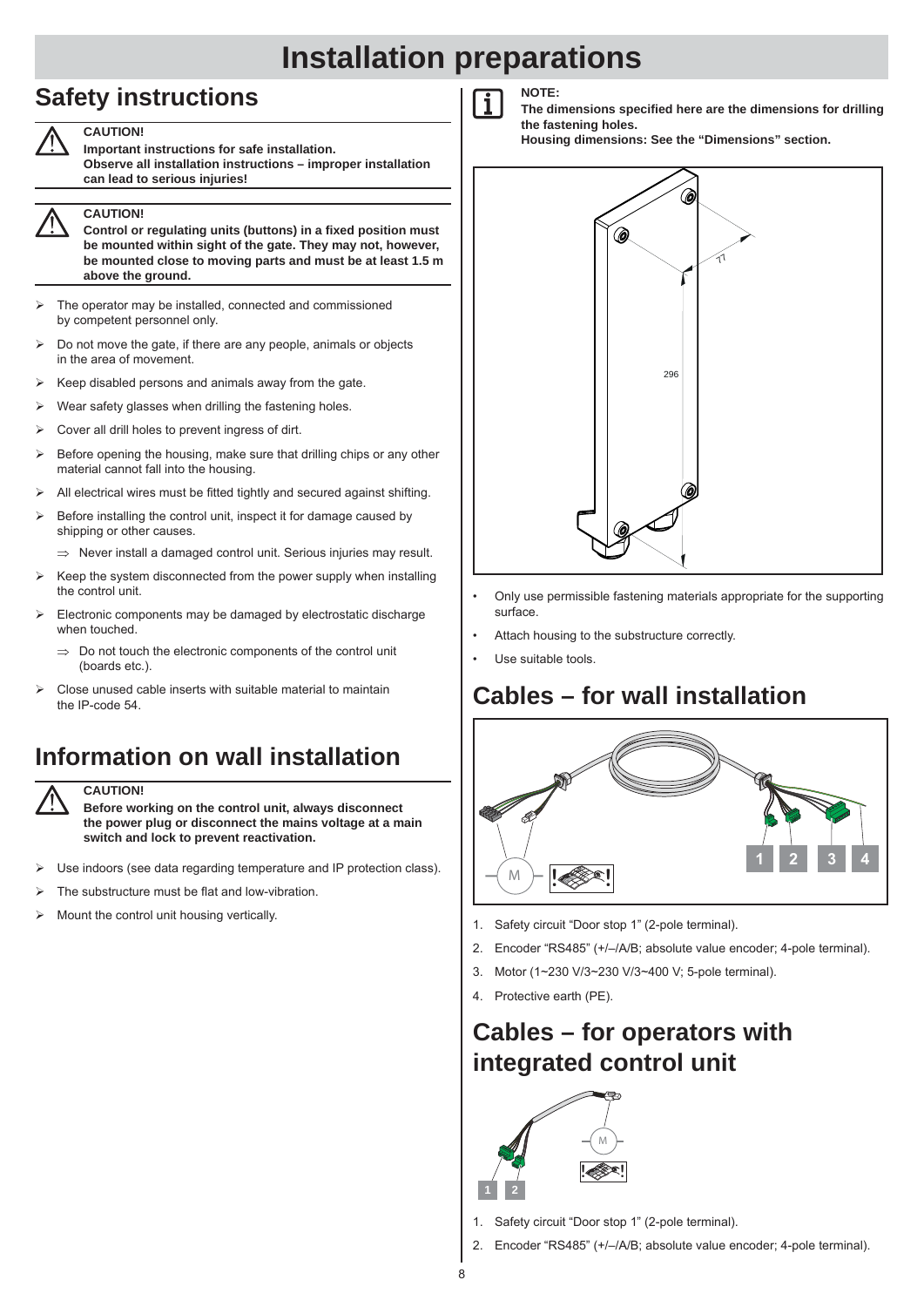#### **Electrical installationOverview of the control system** Motor connection  $\frac{1}{2}$  $\frac{1000}{\sqrt{20}}$  $\geqslant$  $\overline{\phantom{0}}$  $\geq$  $\boxed{\blacksquare}$  $\bigcirc$ LED display Ő X9  $\bigcirc$ Ó FEDJ<br>FED3<br>FED3  $\Box$  $\qquad \qquad \Box$  $\leq$ **P**<br> **D**<br>
ON<br>
ON 4 3 21 DIP switches X8  $\sqrt{1}$ X12<br>S1  $\overline{\mathbb{Q}}$  $\Delta$  $X11$   $X1$   $Y = 1 + 1 + 1 + 12X$ Ξ 7 ′∘ 面回  $\begin{array}{cc} 0 & 0 \end{array}$  $\overline{a}$  $\overline{2}$  $\boxed{\triangleright}$ End positions relay  $\overline{\mathbb{L}}$  $\mathbf{P}$  $\Box$ (potential-free contacts)  $\frac{c}{2}$  $\overline{\mathsf{x}}$  $\heartsuit$ 230V  $\frac{1}{2}$  $\trianglerighteq$  $\mathbb{P}$ 叵  $\boxed{\triangle}$  $\bigcirc$ Selecting and switching  $\ddot{}$  $\Box$ mains voltage  $\bigcirc$ Î,  $\Box$  $\Box$  $\overline{\phantom{0}}$  $\bigcirc$  $\ddot{}$ 回  $\mathbb{C}$  $\Box$ 400V  $\Box$  $\Box$  $\Box$  $\ddot{}$  $\Box$  $\color{red} \bigoplus$ Message LED  $\boxed{\triangle}$  $\Box$ **T**  $\sum_{i=1}^{n}$ 800mAT F4 800mAT Transformer fuse Microswitch, Ιn **Anna** emergency release, └┰┰┰ thermal contact 凡  $\overline{\triangledown}$  $\boxtimes$  $\boxtimes$ TR1 Absolute value encoder  $\Box$  $\Box$  $\boxtimes$ ற  $\sqrt{2}$  $\overline{2}$  $\boxtimes$ ᡰ᠇ᠳ Л  $\boxed{\triangleleft}$  $\infty$  $\boxed{\triangle}$ S10082  $\boxed{\triangledown}$ X5 SAFETY  $\mathbb{F}$ SAFETY  $\land$  STOP Slack wire contact,  $\boxed{\triangleleft}$  $\scriptstyle\sim$ slip door contact ੇ  $\begin{bmatrix} \phantom{-} \\ \phantom{-} \\ \phantom{-} \end{bmatrix}$  $\mathsf{m}$ IП  $\triangleright$ 4  $\circ$  $\Box$ STOP  $\mathbb{R}$  $\begin{matrix} 0 \\ 0 \end{matrix}$ س External command I Mains connection initiators fuses  $\overline{a}$ 6IT  $\frac{3,15AT}{2}$   $\overline{u}$   $\overline{3,15AT}$   $\overline{u}$   $\overline{3,15AT}$   $\overline{4,15AT}$  $\bar{}$ ◨  $\Box$  $\triangleleft$ 123  $\oslash$  $\oslash$  $\oslash$  $\frac{8}{2}$  $\approx$  $\bigoplus$  $\bigoplus$  $\bigoplus$  $\overline{L2}$ <u>Literature de la pro</u> Protective earthing | Mains feed Integrated button conductor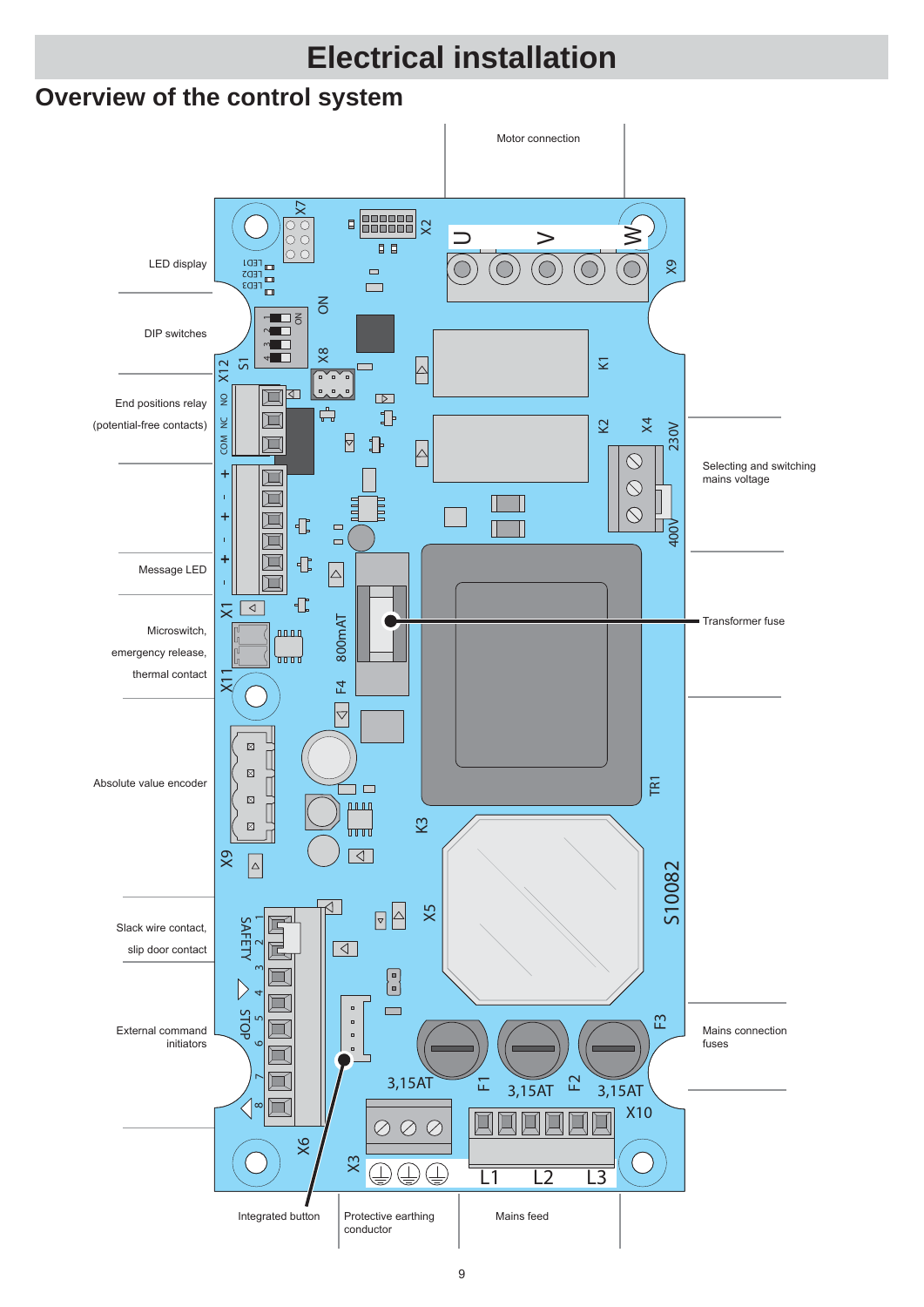

### **CAUTION!**





#### **CAUTION!**

**Observe the requirements of the local power supplier.**



#### **CAUTION!**

**NOTE:**

**The mains cable must only be replaced by the manufacturer, customer service or another electrician.**

### **Mains connection**



**The connection depends on the mains and the operator with which the control unit will be used.**

**The control unit is suitable for the following mains voltages: 1~230 V, 3~230 V or 3~400 V.**



**NOTE:**

**Caution! Check the position of the jumper on the board before switching mains voltage. An incorrectly positioned jumper may destroy the control unit.**

The control unit must be protected from short-circuit and overload by a nominal fuse value of 10 A per phase.

- A 3-pole automatic circuit breaker must be used with three-phase mains.
- A 1-pole automatic circuit breaker must be used with AC power supplies.

The control unit must have an all-phase mains circuit breaker conforming to EN 12453.

This can be:

- a plug connection (max. 1.5 m cable length)
- or
- a main switch.



#### **NOTE:**

**The mains circuit breaker must be easily accessible at a height between 0.6 m and 1.7 m.**

The following fuses are required depending on the delivery state:

#### **Control unit without mains plug**:

Main switch, automatic circuit breaker on mains side, all poles (max. 10 A)

#### **Control unit with 5-pole CEE plug (16 A):**

16 A socket (fuse-protected with 3-pole three-phase automatic circuit breaker 3 x 10 A)

**Control unit with 3-pole CEE plug:**

16 A socket (fuse-protected with 1-pole automatic circuit breaker 1 x 10 A)

### **Selecting and switching mains voltage**



#### **IMPORTANT!**

**It is important to ensure that the jumper on the board conforms to the actual voltage. Otherwise the board may be destroyed.**





**For 3~400 V**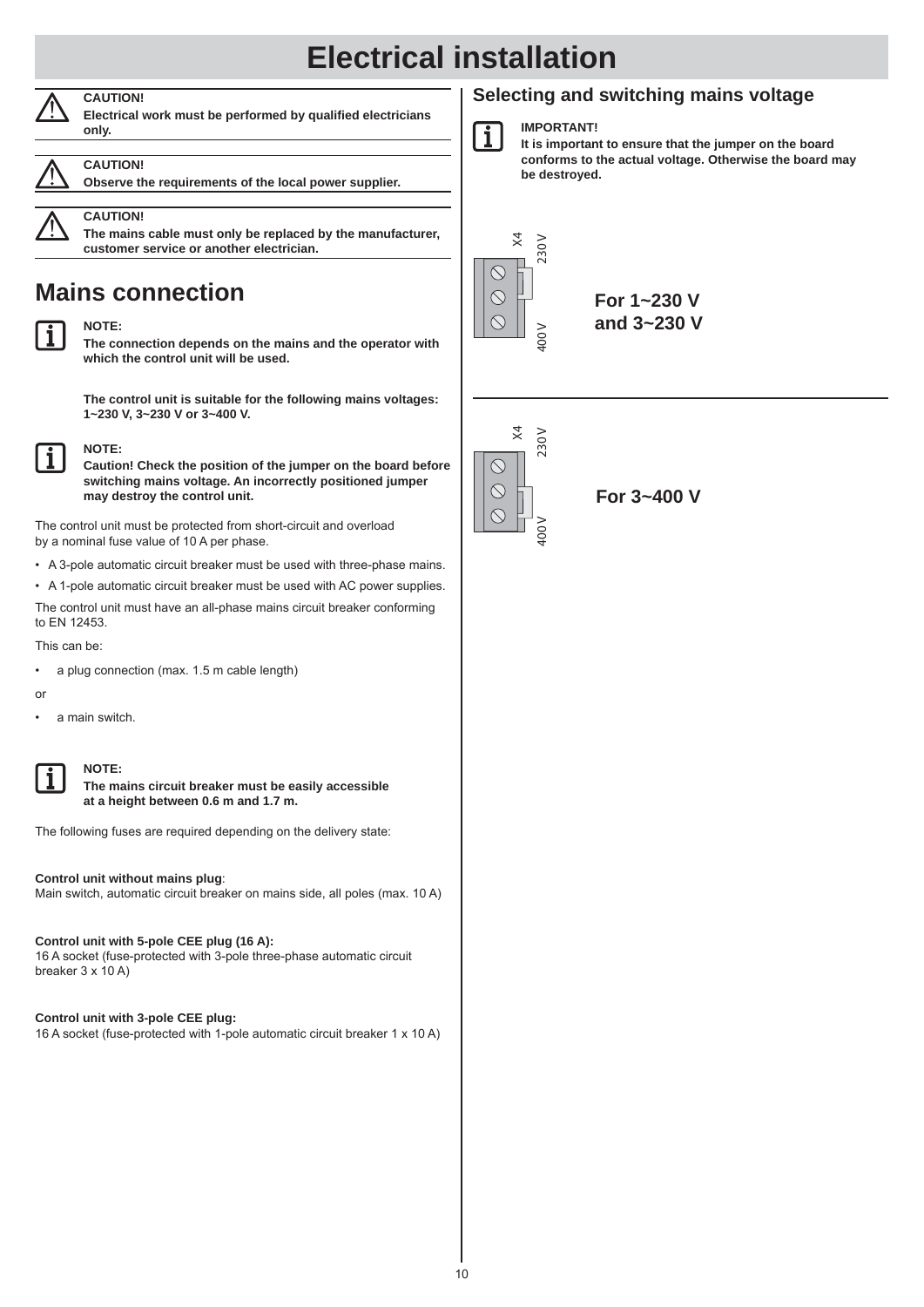### **Mains feed**



#### **NOTE:**

**If ground fault interrupters are integrated into the building installation, the control unit must not be connected unless the ground fault interrupters are class B devices (all-current-sensitive ground fault interrupters). If different types of ground fault interrupters are used, circuits may be interrupted incorrectly or not at all.**

#### **3-phase operation**

3~400 V/Y

3~230 V/Δ

#### **Motor connection**

U V W  $M$ <sub>3</sub> -<br>一 PE

**Mains connection**



### **Operation with Steinmetz circuit (capacitor)**

1~230 V/Δ **Motor connection**





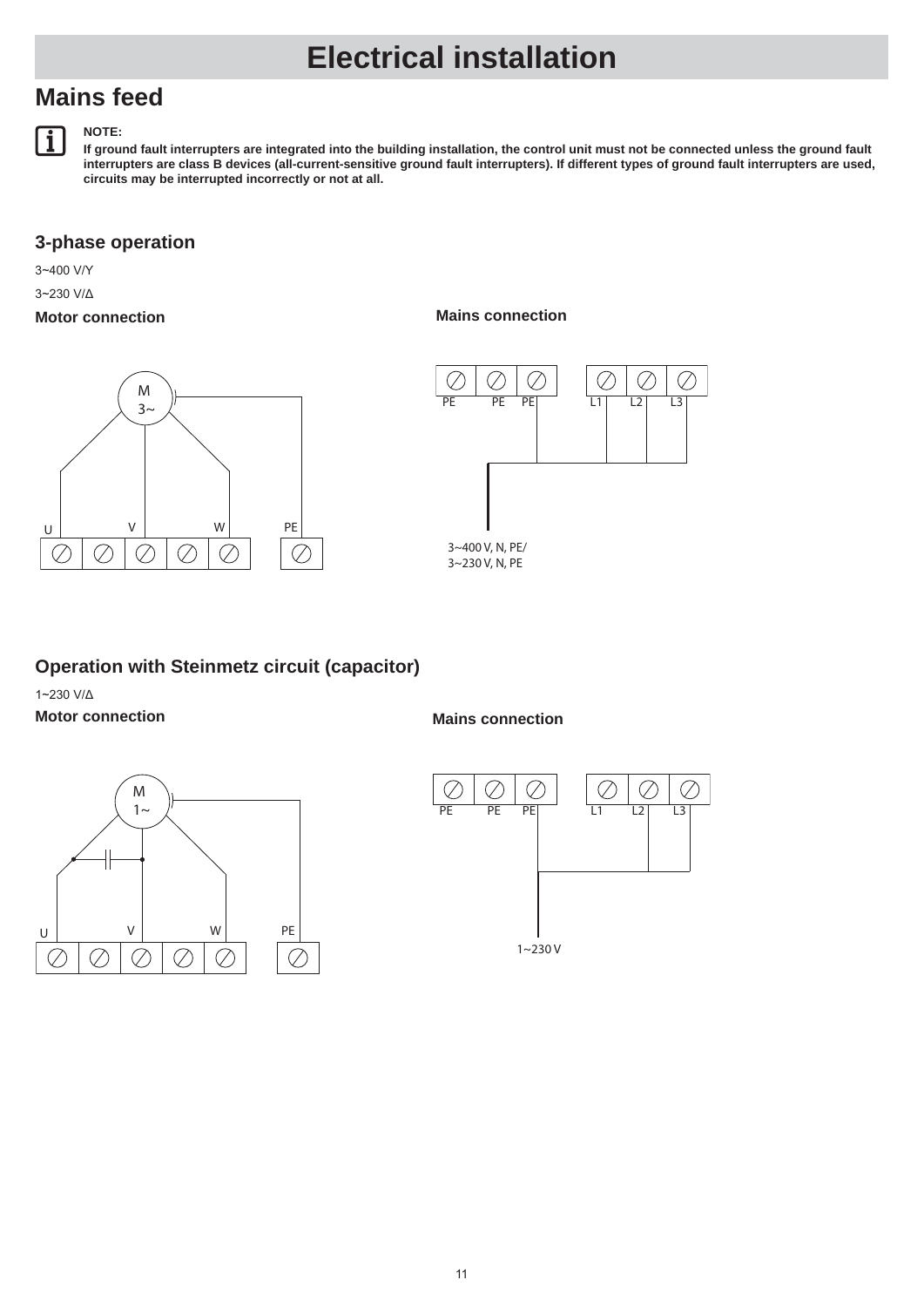### **Connecting the absolute encoder**

#### **Control unit**





**A/B – GND/+12 V – safety circuit**

#### **Encoder**



#### **Emergency actuation, thermal contact and slack wire switch**



## **NOTE:**

**If one of the devices has triggered at X11, the message LED fl ashes quickly (approx. 2 Hz), see chapter "Error messages".**

X11 = Manual microswitch emergency actuation and thermal contact (connection with pink + grey motor cable).





**If one of the devices has triggered at X6, the message LED fl ashes quickly (approx. 2 Hz), see chapter "Error messages".**

X6 = Slack wire switch (connection with spiral cable/gate socket) and slip door contact.

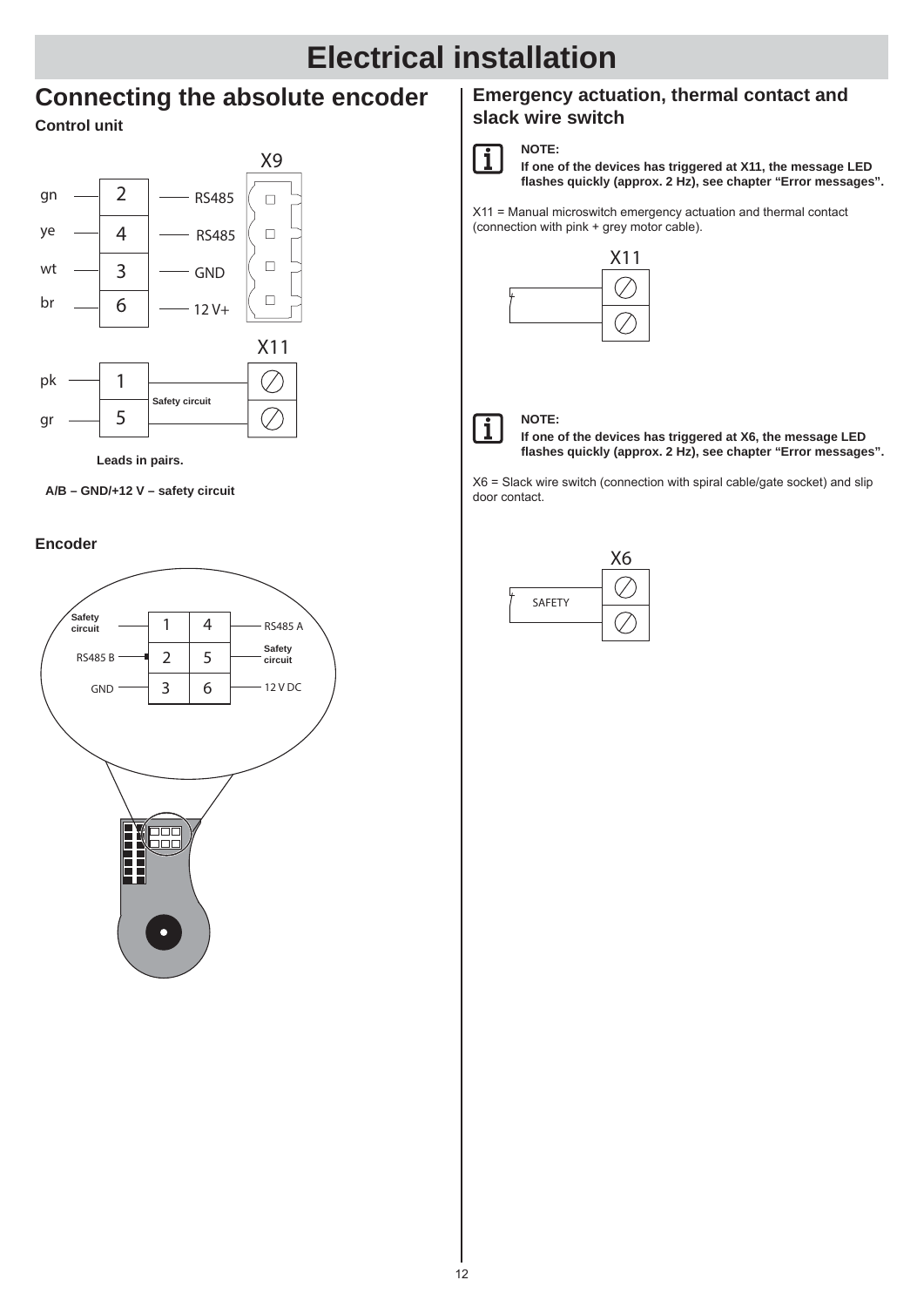### **External command initiators**

### **Ferrite core**



**NOTE:**

**To prevent electromagnetic errors, the individual strands of the external command initiators must be led through the supplied ferrite core on the control unit side.** 



1. Bundle cables and insert in ferrite core.



2. Close ferrite core.

### **Multiple button with 6 wires**



### **Multiple button with 4 wires**

Also available from SOMMER.



### **Relay for status display (X12)**



#### **Potential-free relay**

| Switching voltage  | 60 V DC  |
|--------------------|----------|
| Switching capacity | 1 A max. |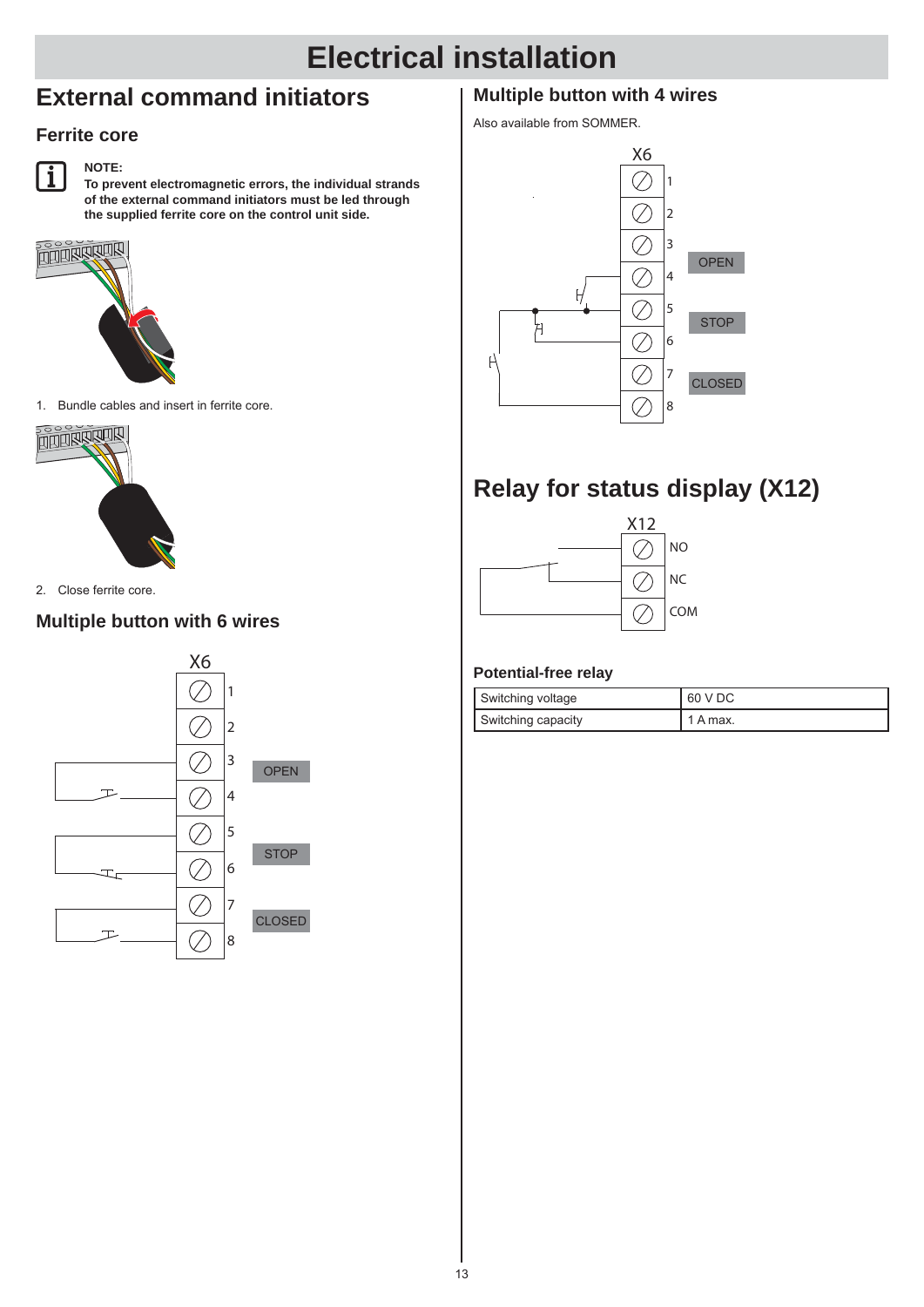### **Wall mounting | wall installation**

### **Operator with integrated control unit**



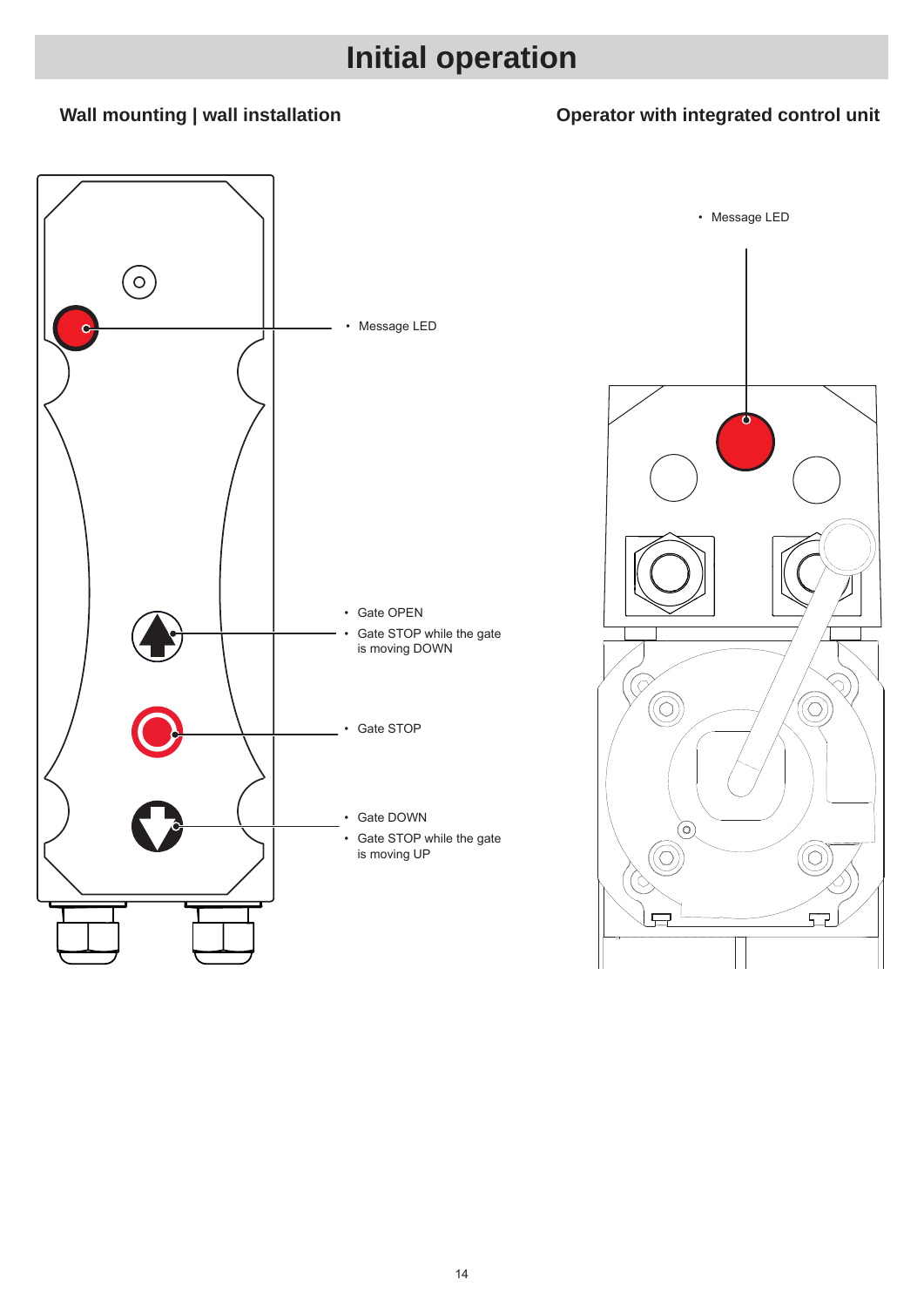### **DIP switches**

### **(S1)**

Setting the safety limit switch range:

|                    | l 100 incr. | $ 150$ incr. $ 200$ incr. |     | $\vert$ 250 incr. |
|--------------------|-------------|---------------------------|-----|-------------------|
| l DIP <sub>1</sub> | OFF         | ON                        | OFF | ON                |
| IDIP2              | LOFF.       | OFF                       | ΟN  | ON                |

Gate status display via external relay, setting of dead man function:

|                  | <b>Function</b>                                   | ΟN                                                                       | <b>OFF</b>                                                                           |
|------------------|---------------------------------------------------|--------------------------------------------------------------------------|--------------------------------------------------------------------------------------|
| DIP <sub>3</sub> | Gate status<br>display<br>(external<br>relay X12) | Signal in lower end<br>position                                          | Signal in upper end<br>position                                                      |
| DIP <sub>4</sub> | Dead man                                          | Dead man operation<br>in direction gate<br>OPEN and gate<br><b>CLOSE</b> | Pulse in direction<br>gate OPEN and dead<br>man operation in<br>direction gate CLOSE |

### **LEDs on board**

| l LED 1 | Lights up while moving towards gate CLOSE                          |
|---------|--------------------------------------------------------------------|
| l LED 2 | Lights up while moving towards gate OPEN                           |
| l LED 3 | Flashes 1 x second when the control unit is ready<br>for operation |

### **Message LED**

### **(X1)**

| <b>Mode</b>            | <b>Explanation</b>                                                           |
|------------------------|------------------------------------------------------------------------------|
| Continuous             | Control unit is in teach-in mode for end<br>positions                        |
| LED blinks 1 x/second  | No end position programmed (factory setting)                                 |
| LED blinks 2 x/second  | Fault (e.g. interruption of safety circuit,<br>end positions not programmed) |
| LED blinks 50 x/second | No signal from absolute encoder                                              |
| LED blinks 12 x/second | Reset was successful                                                         |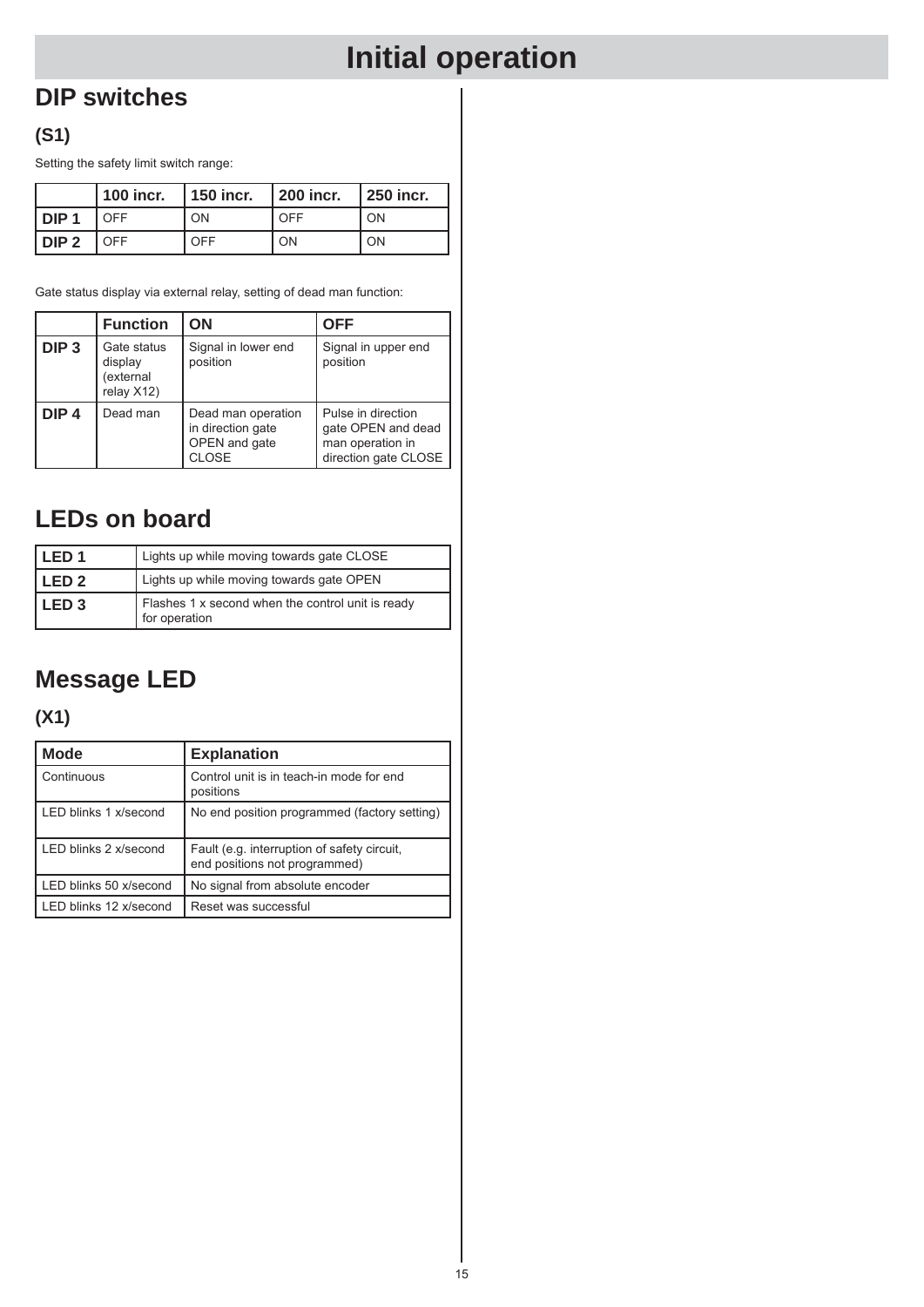### **Reset**

#### **(Reset to factory settings)**

- Press and hold all three keys of the three-way keys simultaneously for about 30 seconds.
	- $\Rightarrow$  Saved information on the end positions, motor direction and error messages will be deleted.
	- $\Rightarrow$  After about 30 seconds, the message LED flashes very quickly (about 12 x second).
- 2. Release the keys.
	- $\Rightarrow$  The message LED now flashes slowly (approx. 1 x/second).

### **Initial commissioning**

The control unit has the factory settings on delivery. This means that end positions are not programmed and no information on the motor direction is stored. (See "Reset").

The control unit must be commissioned in the following sequence:

- 1. Detect and set the motor direction.
- 2. Teach-in the top end position.
- 3. Teach-in the bottom end position.



### **NOTE:**

**On completion of initial commissioning the end positions can be reprogrammed separately.**

#### **NOTE:**

**If the motor direction in item 1 must be corrected, the control unit must fi rst be reset to the factory settings. Then the initial commissioning must be run again.**

### **Detecting motor direction**



#### **NOTE:**

**Before initial commissioning can be started, the gate must be moved to the middle position. To move the gate to the middle position, it can be moved to the required position with the emergency manual actuation or moved to the required position in emergency jog mode.**

#### **NOTE:**  $\mathbf i$

**It is important to read the complete description of initial commissioning carefully and in full and only then start commissioning to be able to complete the various commissioning steps correctly.**

- 1. Press and hold the STOP button and the UP button simultaneously.
	- $\Rightarrow$  After three seconds the motor automatically starts briefly, showing the motor direction.

#### **A) If the motor direction is correct, i.e. in OPEN direction:**

- 2. Continue pressing the OPEN button and the STOP button
	- $\Rightarrow$  The recognition of motor direction was successful (The following (italic) steps can be skipped).

#### *B) If the motor direction is not correct, i.e. in CLOSE direction:*

- *3. Release the two buttons.*
- *4. Wait 3 seconds.*
- *5. Press and hold the STOP button and the OPEN button simultaneously again.*
	- $\implies$  After three seconds the motor automatically starts briefly *in the other motor direction, showing the motor direction.*

*If the motor direction is correct, in the OPEN direction:*

- *The recognition of motor direction is successfully completed.*
- *Continue pressing the OPEN button and the STOP button.*

*If the motor direction is not correct, i.e. in the CLOSE direction:*

*Repeat process from B).*



#### **NOTE:**

**10 seconds after successful completion of recognition of motor direction (and continuously pressed OPEN and STOP buttons), the operator runs in the OPEN direction. If a button is released during the process, the operator stops.** 

 **- The process can continued within 60 seconds by pressing and holding the OPEN button and the STOP button again.**

 **- If the process is not continued within this period, the control unit automatically resets itself, after which only jog mode is available.**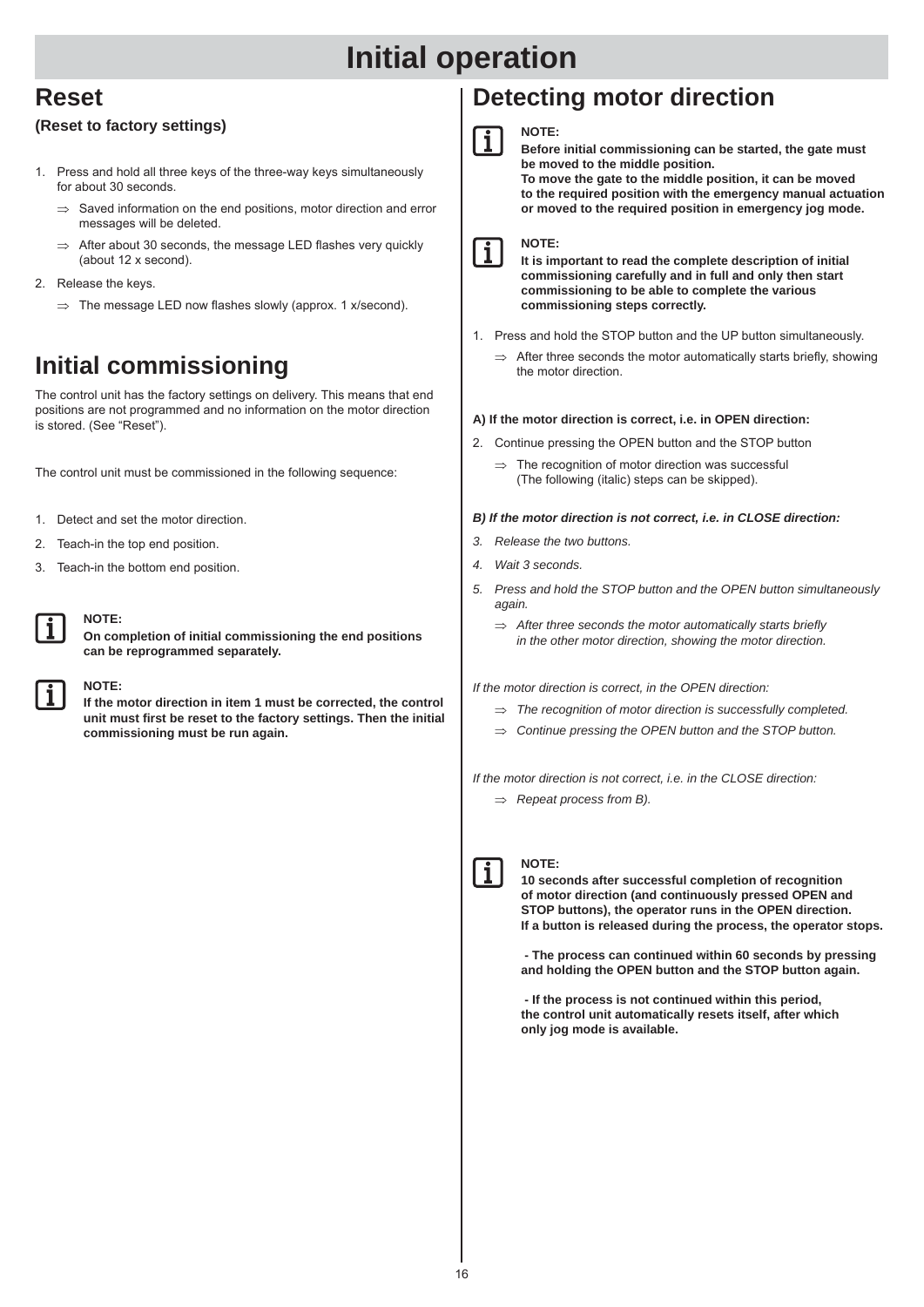### **Defi ning end positions**



**NOTE:**

**To ensure that any possible backlash in the gearing does not displace the end positions, the top end position should be approached from the UP direction and the bottom end position from the DOWN direction.**

- 1. If the gate is at the desired top end position, release all buttons.
- 2. Press and hold the stop button for 10 seconds to confirm the end position.
	- $\Rightarrow$  After 10 seconds the message LED flashes 5 times and the operator moves slightly in the DOWN direction.
	- The message LED then remains steady.
- 3. To teach in the bottom end position, press and hold the CLOSE button and the STOP button simultaneously.
	- $\Rightarrow$  The gate moves in the DOWN direction.
- 4. If the gate is at the desired bottom end position, release all buttons.
- 5. Press and hold the stop button for 10 seconds to confirm the end position.
	- $\Rightarrow$  After 10 seconds the message LED flashes 5 times and the operator moves slightly in the UP direction.
	- The teach-in process for the end positions is successfully completed when the message LED goes off.
	- $\Rightarrow$  The control unit automatically switches to normal operation.

Initial commissioning is completed.

### **Change the motor direction**

#### **NOTE:**

**To change the motor direction permanently, the control unit must be reset and the process for "Detecting motor direction" must be run.**



#### **NOTE:**

**If the phases of the mains feed are changed after commissioning, the control unit detects this. The motor switches off with an error message if the UP button or the DOWN button is pressed.**

#### **NOTE:**

**On completion of initial commissioning the end positions can be corrected separately.**

#### **Change the top end position**



**NOTE:**

**The gate must not be in the top end position when the change**  mode is started. There must be sufficient travel to allow **the gate to move in the UP direction.**

- 1. To start change mode, press and hold the STOP button and the UP button simultaneously. after 10 seconds the operator starts in the UP direction.
	- Releasing one or both buttons will cause the operator to stop The process can continued within 60 seconds by pressing and holding the UP button and the STOP button again.
- $\Rightarrow$  If no button is pressed within this period, the program automatically switches out of teach-in mode. The former end position is retained.
- 2. If the gate is at the desired top end position, release all buttons.
	- Press and hold the STOP button for 10 seconds to confirm the end position.
		- $\Rightarrow$  After 10 seconds the message LED flashes 5 times and the operator moves slightly in the DOWN direction.
		- $\Rightarrow$  The teach-in process for the top end position is successfully completed when the message LED goes off.
		- $\Rightarrow$  The control unit automatically switches to normal operation.

### **Change the bottom end position**

#### **NOTE:** j.

**The gate must not be in the bottom end position when the change mode is started. There must be suffi cient travel to allow the gate to move in the DOWN direction.**

- 1. To start change mode, press and hold the STOP button and the DOWN button simultaneously. After 10 seconds the operator starts in the DOWN direction.
	- $\Rightarrow$  Releasing one or both buttons will cause the operator to stop The process can continued within 60 seconds by pressing and holding the UP button and the STOP button again.
	- $\Rightarrow$  If no button is pressed within this period, the program automatically switches out of teach-in mode. The former end position is retained.
- 2. If the gate is at the desired bottom end position, release all buttons.
- 3. Press and hold the stop button for 10 seconds to confirm the end position.
	- $\Rightarrow$  After 10 seconds the message LED flashes 5 times and the operator moves slightly in the UP direction.
	- $\Rightarrow$  The teach-in process for the bottom end position is successfully completed when the message LED goes off.
	- $\Rightarrow$  The control unit automatically switches to normal operation.

### **End position inaccuracy**

The control unit is fitted with automatic position correction.

If the gate afterrun changes, e.g. as a result of temperature variations, changes in the spring tension of sectional gates, binding as a result of mechanical damage, the control unit automatically corrects the stopping distance to the defined position value. The correction can be made as required in steps 1 to 3 gate cycles.